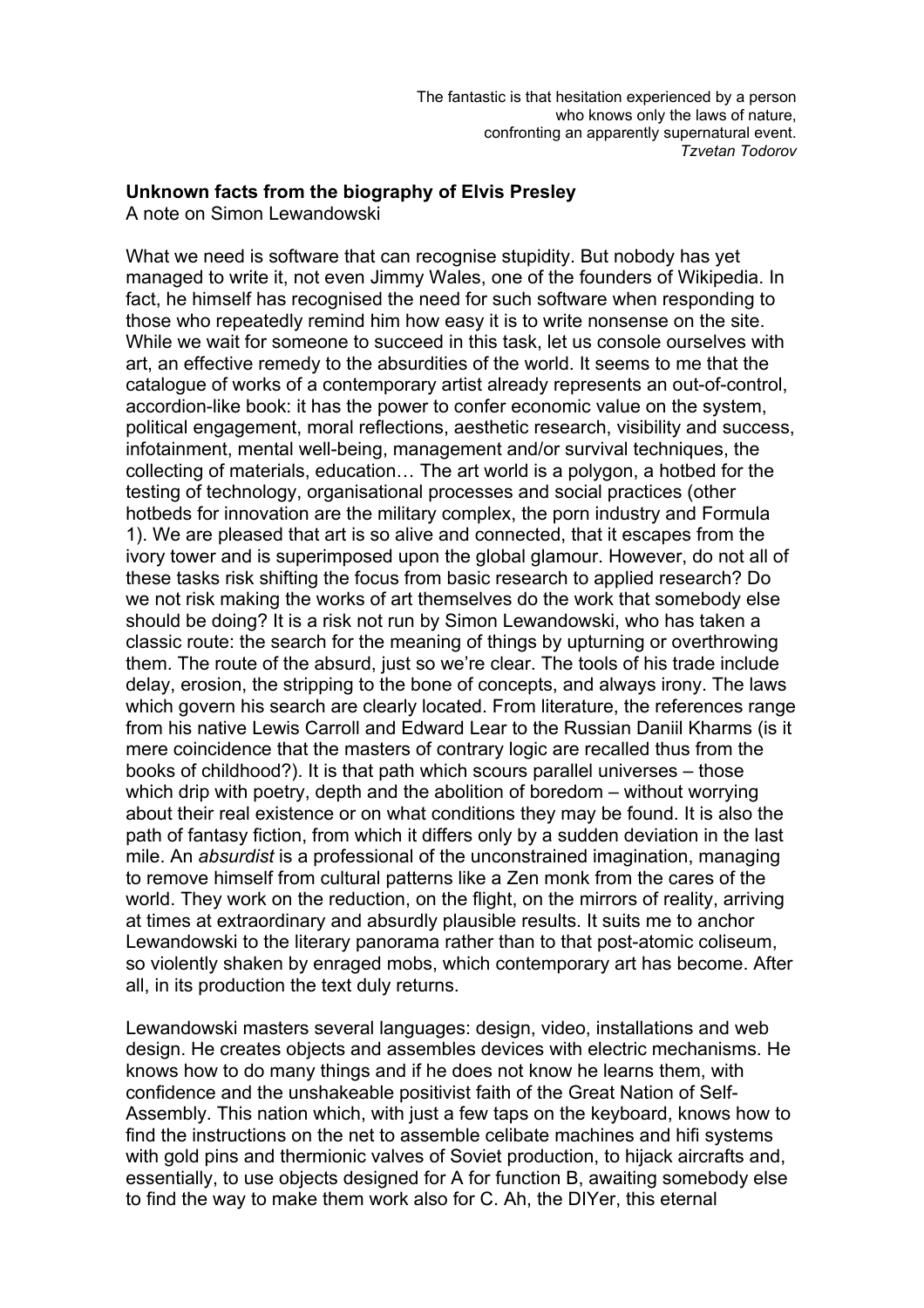reincarnation of Robinson Crusoe and Benjamin Franklin in the same body, this hunter of happiness with bare hands, always alone when at work but so generous in sharing his own knowledge with others! He confidently attacks fortresses of unknown knowledge, feeling his way along, without ever losing heart and without the pretext of acquiring the whole body of skills contained within the Official Manual. He is the mayor of a small industrious city in which everybody has a different task. A typical feature of DIY is that others can repeat what you have done; the know-how is circulated from below. The work of Lewandowski can be read as a great, unique tutorial for how to live without damaging one's soul and, at the same time, without being driven entirely mad. This explains the high rate of interactivity developed during his exhibitions: the public must draw near, speak, listen, touch, take objects home with them, write, collect, reflect… In his book, *100 Things with Handles*, we find a further confirmation of his tutorial nature (perhaps his university work is a contributory cause). Useless objects so beautiful that you want to find an adoptive use for them; a manual of the absurd which recalls, in order: Bruno Munari's forks, Vladimir Arkhipor's collection of objects from everyday people, Raymond Queneau's *Exercises in Style*, and Martino Gamper's *100 Chairs in 100 Days*.

All that, on the part of the artist, without giving the impression of great effort (just like the British officials in the desert covered from head to toe who do not even break a sweat). Without taking ourselves *excessively* seriously – naturally the trick is all in the temperature of this word, excessively. Lewandowski must undoubtedly have read Calvino's *Six Memos for the Next Millenium*; he will have learnt them by heart and then thrown the book away so that it never fell into enemy and cannibal hands. Neither does he lack a certain dose of cruelty. You must remain alert and keep your safe distance when you adventure into the world of the Big Questions, as do those who face life with a moral attitude. *Who are we? Why are we here? Where are we going?*, followed by the illuminating reply *I don't know*. Lewandowski's questions are interesting and do not demand responses in a coercive manner. To the contrary, they leave the mind free to process the message even at a later date. They produce, in us dead frogs, small electric charges which last for some time. His art belongs to the world of nomadic and portable art, and, whatever else one may say about the art of today, it does not require all of these technical terms in order to be understood.

The art, thus, of asking questions by looking you straight in the eyes.

If I were ever to win the Ambrogino d'Oro, $1$  it would be because I have helped introduce Lewandowski into the cultural life of my city. The specific event dates back to 2006, when the Mediateca di Santa Teresa played host to a strange machine which, all by itself, produced drawings, signed them with a stamp and then immediately destroyed them. It was an *Artistmachine,* so much wittier than so many of those Japanese robots which only know how to play football. The mountain of shredded paper grew day by day. Pure poetry in a primary centre of knowledge. Suggestion, mystery and sweet unrest. It was one of the most beautiful installations that I can recall in recent years, but naturally I am not an authority (officially I was responsible for the logistics; I received in exchange a bottle of fine whisky and, on that occasion, I had the great honour of introducing Lewandowski to Orio Vergani). Two years later, Lewandowski landed at Nowhere

<sup>&</sup>lt;sup>1</sup> The Ambrogino d'Oro is the unofficial name for honours awarded by the city of Milan in recognition of specific achievements and/or specific contributions made to the city of Milan.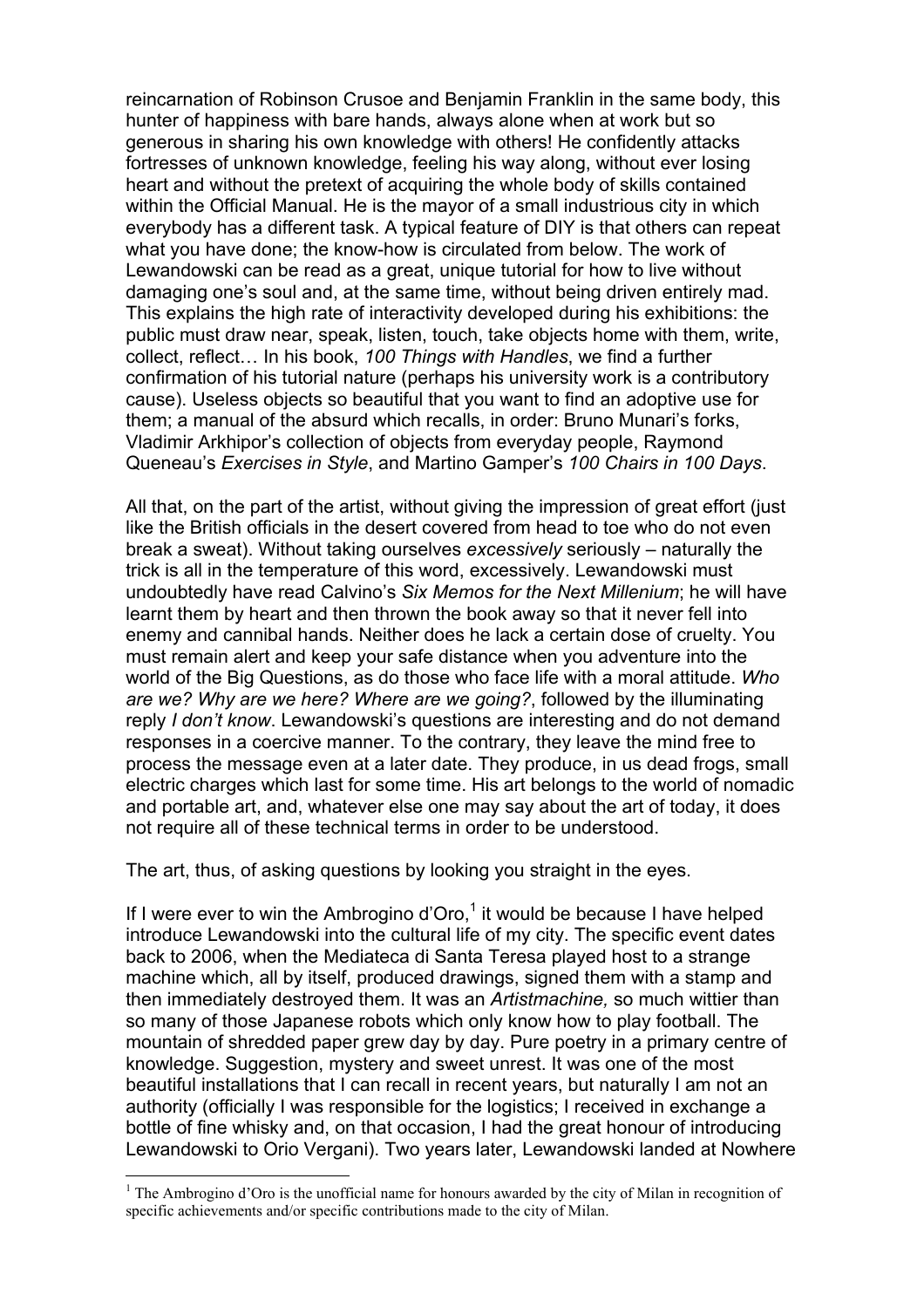Gallery with *Investigations of Marginal Phenomena (from the British School of Telepathy Archive)*. It was the result of a study into the possibilities of hypnotism, in which he convinced people that on the blank white wall in front of them were works of art, or something of that nature. Obviously, he succeeded. On display was a strange machine from the forties, but constructed recently, which substituted the hypnotist. Among the works exhibited today at the Nowhere Gallery in Milan, we find emotional maps, astral geographies, existentialist posters, and fake labyrinths in which to drink fake Negroni cocktails. There is much technical knowledge, as in Jules Vernes' fantastical universes or in Georges Perec's ironic take on science in *Cantatrix Sopranica*. In a box containing publications by artist friends, I keep a sealed cellophane bag which contains adhesive pictographs of men and women with deer antlers attached; its title is *New Symbols for a New Century - No.1 The Presence of Atavism, a Charlatan Productions Multiple*. I would not want to insult the intelligence of the twenty-five visitors by adding redundant comments, so I instead refer you to the explanatory text by the author himself for those wishing to know more about the background of the exhibited art.

However, I feel compelled to say that this way of proceeding, by which I mean using the freedom of art to ask questions in several directions, renders it terribly current. Lewandowski is the perfect interpreter of this season of crises that the West is facing. When the fog falls and you do not know which way to walk, somebody tells you that you must try to make so many small steps in various directions. Lewandowski effectively moves in various directions, and every one of his new exhibitions is unpredictable and thrilling. The collapse of certainties remixes the cement right from the foundations; you must ask yourself the fundamental questions (if not now, when?). The economists who study the crisis argue in dry and smooth tones about the values of u and v, but they are not able to bring into focus the Ultimate Causes. Indeed, the Queen of England herself asked the academics at the London School of Economics how on earth they failed to predict the current crisis. People like Lewandowski are carriers of more cultures and have had to scale the Hill of Integration (to remain in the literary field, I am thinking of Joseph Conrad, whose complex and strange language has so fascinated the English, due to its mysterious roots which stir the deep waters). These people move around more comfortably in times of crisis because they were brought up in crisis, with the anxious desire to please in order to gain acceptance. Like Gary Shteingart, born in Leningrad and raised in New York, whose third novel *Super Sad True Love Story* is a Pompeian fresco of the way the world could go. The future becomes a trimalchian feast in which the value of individuals is continually reconfigured according to three sole principals: economic solvency, *fuckability* and degree of immortality. The people in the novel do everything with their *äppäräts*, they take to compulsive shopping and regress to the state of perpetual teenagers. America succumbs (almost).These people, the Transcultural Pollinators, are precious because, unlike most people, they do not struggle to adjust their gaze when things go wrong.

The verb of the absurd is, more than the subjunctive, the conditional. Every event has more potential outcomes within itself; why leave out such a fertile slice of life for the neurons? The conditional is always in existence, and if you decide to tell a story in the past, it can also become retroactive. It is called Uchronia. In *The Man in the High Castle* (1962) the baddies win (the further back you go the more exciting; just imagine if at the Battle of Marathon the Persians had won). In *Past*